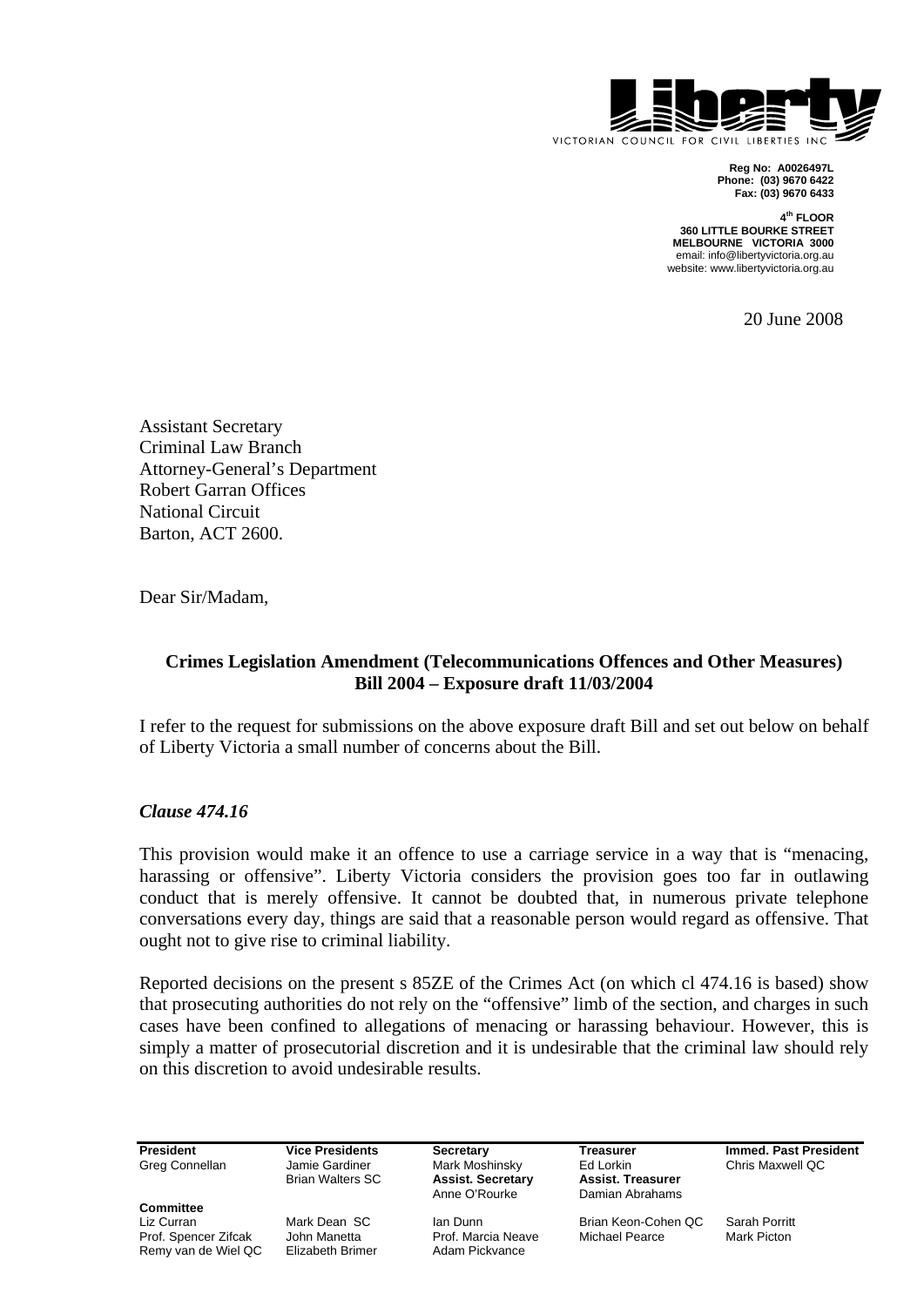The Explanatory Memorandum in para 150 says that the offence will be caused by "use that vilifies a person on the basis of their race or religion". This appears to be directed to the "offensive" limb of the clause and also appears to be a reference to s 18C of the Racial Discrimination Act 1975. However, that provision only applies to acts "otherwise than in private". Furthermore, "offensive" obviously covers a range of conduct beyond racial vilification.

It is therefore submitted that "offensive" should be deleted from cl 474.16(1)(b).

## *Clauses 474.19(1) and 474.22(1)*

These provisions would create defences to the offences of possessing or using child pornography and child abuse material. Liberty is concerned that they do not go far enough in exempting genuine academic or artistic research. It recommends that ", other academic or artistic" be added after "medical" in cls 474.19(1)(b) and 474.22(1)(b).

# *Clauses 474.23(1)(c), (2)(c), (3)(c), (3)(d), 474.24(1)(d), (2)(d) and 474.25(12)*

These provisions concern the offences of procuring and "grooming" persons under the age of consent for sexual activity. The concern is that they apply when the offender merely believes the other person to be under the age of consent, even though he or she is not. Thus a person could be convicted merely for a guilty mind in circumstances where there was no danger of a person under the age of consent being procured or "groomed" for sexual activity.

In the Explanatory Memorandum the justification given for this is that it will permit police "sting" operations. While such operations might be accepted, a different legislative solution should be found to preserve their effectiveness. This could be done, for example, by a formulation such as the following:

"the recipient is someone who is under the age of consent in relation to that sexual activity or is a law enforcement officer assuming a fictitious identity of a person under that age for the purpose of a criminal investigation".

Clause 474.25(12) would then be unnecessary.

## *Clause 474.24(1)(b) and (2)(b)*

Clause 474.24 would make it an offence to send "indecent" material to an underage person with a view to facilitating sexual activity with that person. However, there is no definition of "indecent". Liberty Victoria considers it would be preferable to have a definition such as that contained in s 50AB of the Crimes Act.

## *Clause 474.25*

Liberty Victoria supports the proposal for a uniform age of consent of 16 years in place of the provisions in the exposure draft which apply different ages of consent depending on the jurisdiction in which certain acts occur.